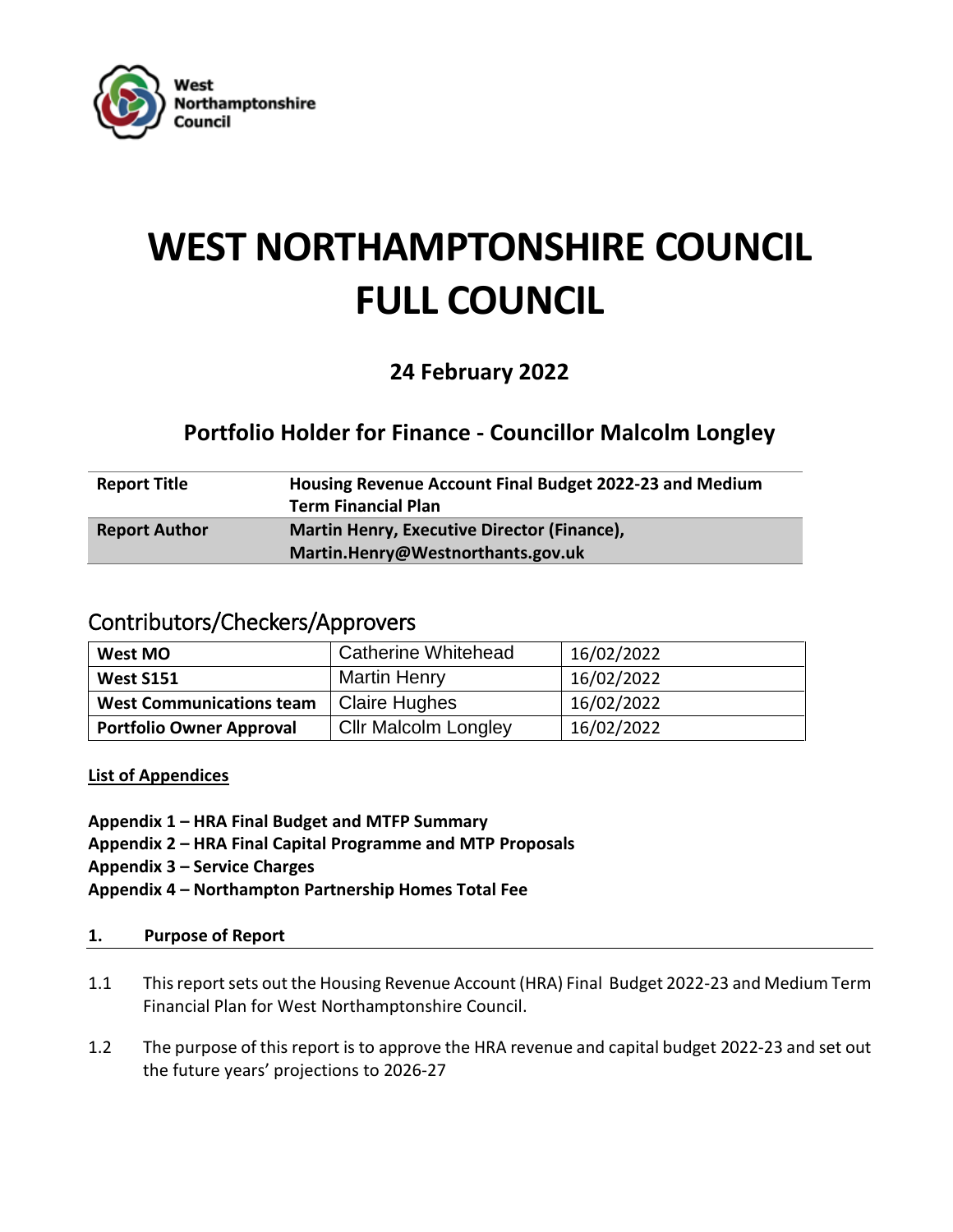#### **2. Executive Summary**

- 2.1 The HRA is West Northamptonshire Council's landlord services function. Local housing authorities are required by Section 74 of the Local Government and Housing Act 1989 (the 1989 Act) to keep a HRA. The HRA reflects a statutory obligation to account separately for local authority housing provision. It identifies the major elements of the HRA expenditure and how these are funded, which is mainly from rental income.
- 2.2 The HRA budget process incorporates the calculation of the Management Fee for the continuation of delivery of the HRA services by the Council's Arms-Length Management Organisation (ALMO), Northampton Partnership Homes (NPH). The Council has a statutory responsibility for the HRA and will therefore retain management of the HRA. NPH, as part of their responsibilities, provides the Council with information on its activities and advice on how best to make use of the resources within the HRA.
- 2.3 The plans and budget proposals ensure that the Council is continuing to invest in its existing HRA stock, incorporating the decarbonisation agenda, whilst also delivering on a significant new build programme to increase the local housing supply for new council houses.
- 2.4 This budget has been prepared using the latest service intelligence and financial information available, incorporating prudent estimates and financial assumptions. It addresses the risk of increases in National Insurance contributions and other inflation pressures, whilst providing the opportunity to set a balanced budget without the need for service reductions. It also provides service investment in the existing housing stock and new dwellings .
- 2.5 However, there remains a significant amount of financial risk, such as the nationally recognised budget pressures for local government, not only from the longer-term impact of COVID-19 on costs and income, but also from supply chain issues and other cost pressures which pre-date the pandemic or have emerged as the lasting legacy of some of the pandemic effects.
- 2.6 To help maintain and protect levels of service provision and the future sustainability of the HRA the final budget includes a rent increase of 4.1% in line with the maximum limit set by government. The rent increase will contribute approximately £2.2m per annum to the HRA to be invested in existing stock and contribute to funding the borrowing needed to deliver new council homes.

#### **Budget Headlines**

- 2.7 This report presents the HRA final Budget 2022-23 and Medium Term Financial Plan and HRA Medium Term Capital Programme for West Northamptonshire Council.
- 2.8 The following summarises the main features of the proposed final Budget:
	- A balanced revenue budget achieved in challenging circumstances
	- Investment in existing stock in the capital programme of £28m to improve and maintain incorporating further decarbonisation works.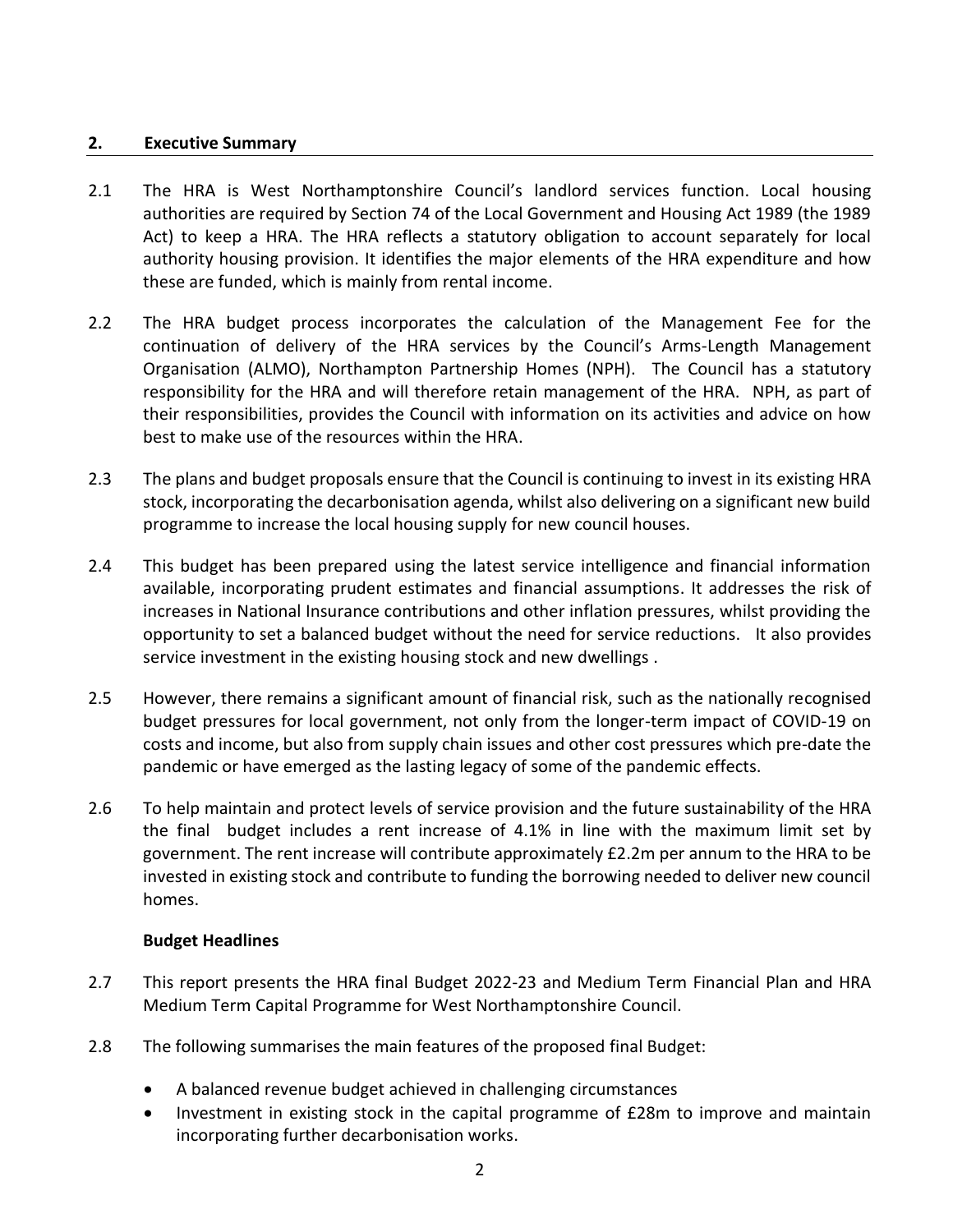- New build investment in the capital programme of £42m to deliver up to 200 new homes
- Unavoidable growth of £1.77m to protect existing service levels thereby ensuring no reductions in services, This includes inflationary and real cost pressure increases in repairs and maintenance budgets for the price of raw materials and goods along with establishement provision for pay awards and the 1.25% rise in national insurance. Additional costs on Special services should be recovered through service charges for new schemes as and when they are let. The changes are summarised in the table below:

| Area of growth over 2021-22                | fk         |
|--------------------------------------------|------------|
| <b>Establishment</b> / Pay                 | 723I       |
| <b>Repairs and Maintenance</b>             | 639        |
| Special Services                           | <b>266</b> |
| Miscellaneous incl ICT licenses, Insurance | 149        |
| Total                                      | 1,777      |

- Maintaining minimum working balances of £5m to provide contingency against any unforeseen financial events.
- Average Rent increase of £3.84 per week from 4<sup>th</sup> April 2022 and increases of 3.1% from service charges to enable continued reinvestment of housing provision.
- Average Garage Rent increase of 3.1% in line with September CPI.

#### **3. Recommendations**

- 3.1 It is recommended that the Council approves:
	- a) An average maximum rent increase of 4.1% per dwelling, in line with the legislation and the government's national rent standard, to take effect from 4th April 2022.
	- b) The HRA budget for 2022-23 of £56m expenditure detailed in Appendix 1.
	- c) The HRA capital programme for 2022-23, including future year estimated commitments, and proposed sources of finance, as set out in Appendix 2.
	- d) The proposed service charges listed in Appendix 3.
	- e) The Total Fees proposed for NPH to deliver the services in scope for 2022-23 detailed in Appendix 4.
- 3.2 The reserves strategy of protecting balances wherever possible to allow the option of supporting future years' budgets, aiming for a minimum level of unallocated HRA balances of at least £5m for 2022/23 having regard to the outcome of the financial risk assessment.
- 3.3 That authority be delegated to the Executive Director of Finance in consultation with the portfolio holder for Finance to amend the capital programme for 2022-23 going forward so that it accurately reflects issues such as slippage on current year projects that will need to be added to the programme, any amendments made to existing capital programmes, adjustments to accommodate any future use of capital receipts policy and for any other reason where the capital programme needs to be adjusted.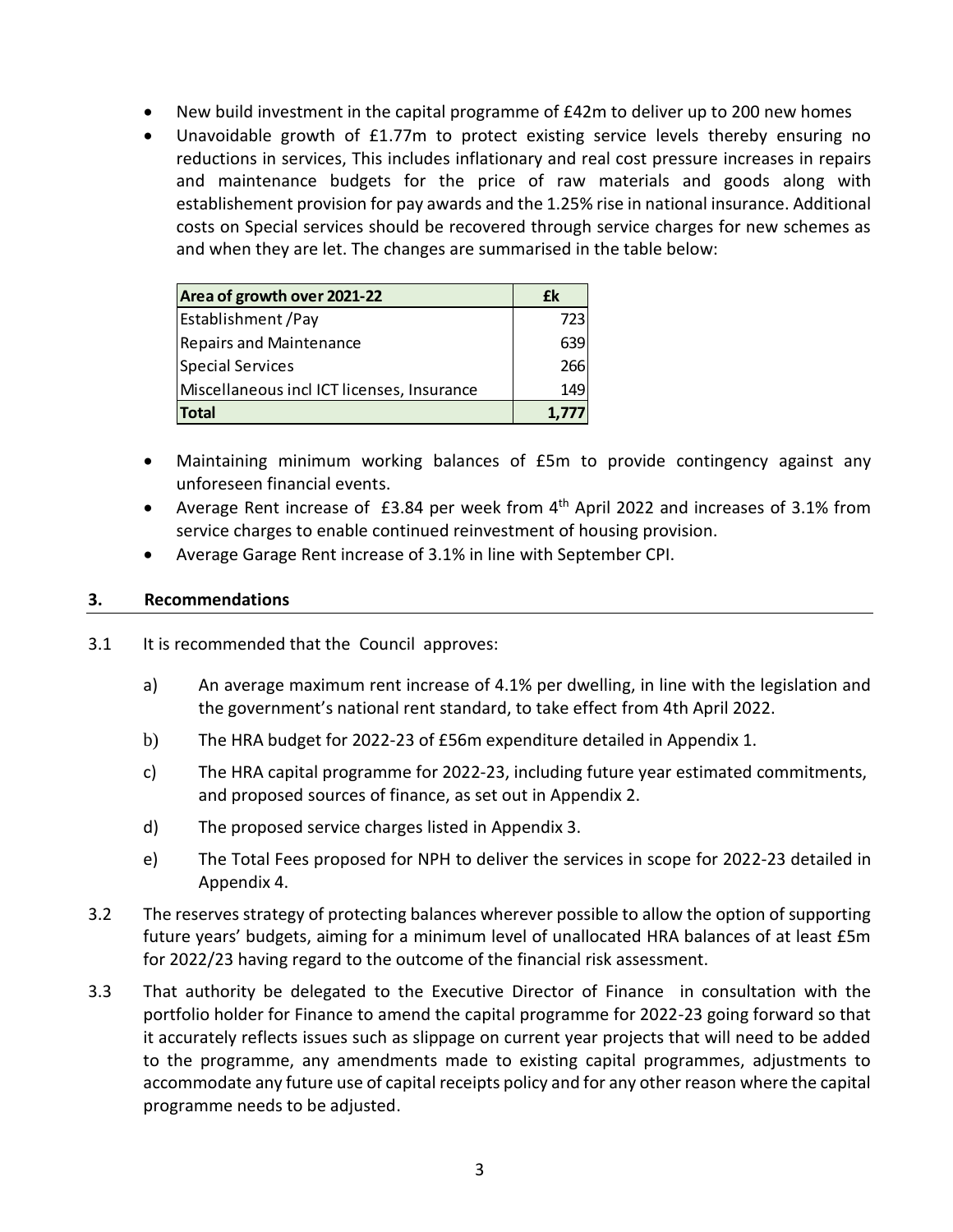- 3.4 That authority be delegated to the Executive Director of Finance in consultation with the Portfolio Holder for Finance, and where appropriate the relevant Director and Portfolio Holder to:
	- a) Transfer monies to/from earmarked reserves should that become necessary during the financial year.
	- b) Transfer monies to / from HRA working balances between the Council and NPH for cash flow purposes should that become necessary during the financial year.
	- c) Update prudential indicators in both the Prudential Indicators report and Treasury Strategy report, for Council for any budget changes that impact on these.

#### **4. Reason for Recommendations**

4.1 To ensure that the Council complies with its Constitution and all other relevant requirements in setting the budget for West Northamptonshire Council.

#### **5. Report Background**

- 5.1 This report sets out the Housing Revenue Account (HRA) Final Budget 2022-23 and Medium Term Financial Plan for West Northamptonshire Council.
- 5.2 The HRA is a ring-fenced account that represents the costs of holding the Council housing stock. There are strict rules surrounding the costs and income that can be charged to this account. Much of the income and expenditure is dictated by legislation and regulation leaving the Council with direct control over a limited number of these.
- 5.3 The HRA Capital Programme includes all capital expenditure on assets accounted for under Landlord services, including council housing, estate shops, and garage sites. This includes the acquisition, replacement and enhancement of assets financed from government grants, external contributions, revenue contributions, capital receipts and borrowing.

#### **6. Issues and Choices**

#### **Corporate Plan**

- 6.1 The Corporate Plan sets out the Council's priorities, and the way in which we will achieve our vision to make '*West Northamptonshire a great place to live, work, visit and thrive'*.
- 6.2 The plan is based upon the Council's six priorities: Theses are
	- **Green and Clean** *Environment and Wellbeing*
	- **Improved Life Chances** *Health, Social Care and Families*
	- **Connected Communities** *Transport and Connectivity*
	- **Thriving Villages and Towns** *Place shaping and homes*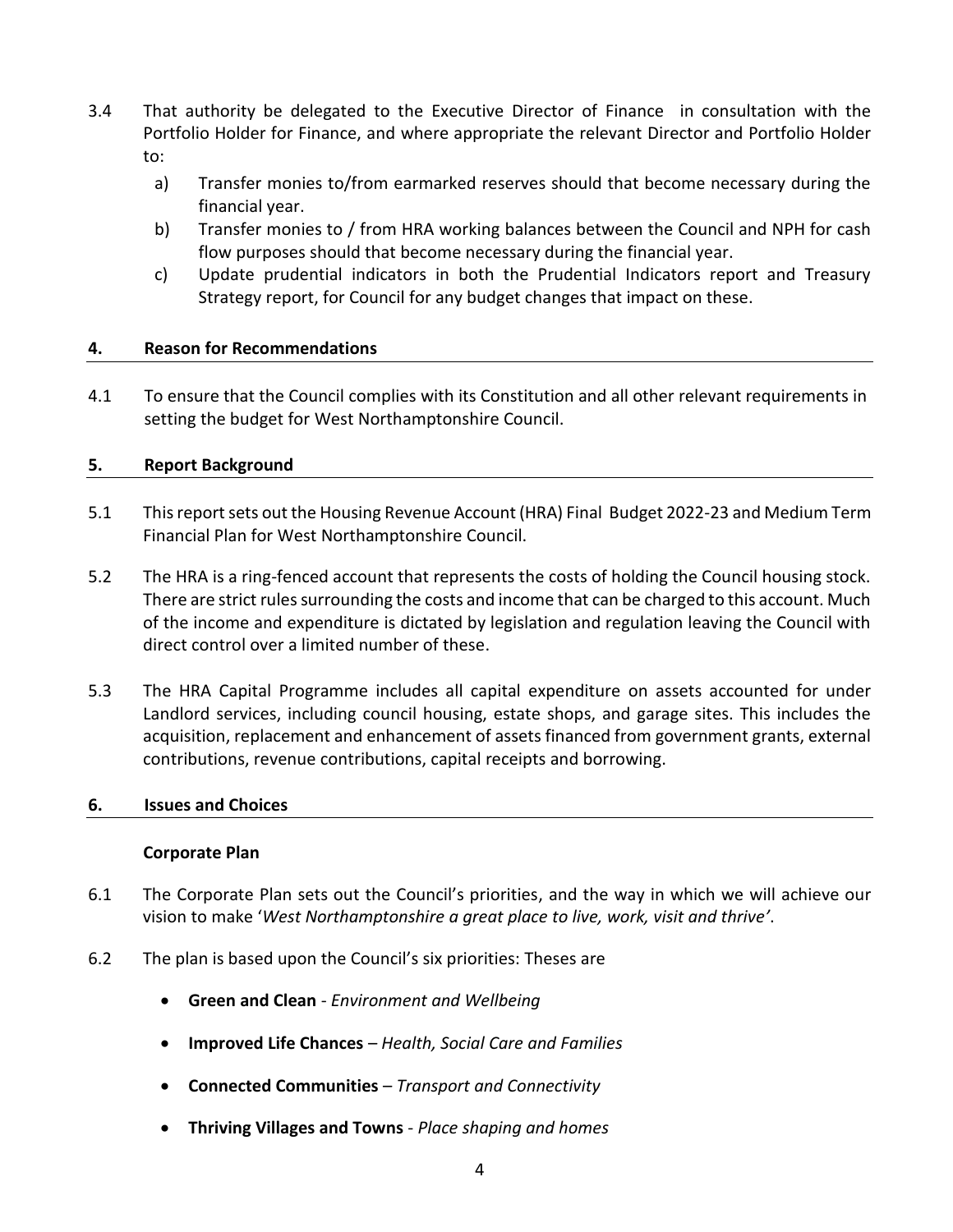- **Economic Development –** *Growth and prosperity*
- **Robust Resource Management** *– Transparency and financial probity*
- 6.3 The proposed HRA budget is aligned to the delivery of the Corporate Plan particularly in the delivery of good quality affordable homes and the provision of well-maintained carbon neutral homes.

#### **Housing Strategy**

- 6.4 As a new council, WNC has identified a key piece of work for 2021/22 through engagement with key stakeholders to produce a new, evidence-based housing strategy. The strategy is currently being developed and should be finalised by end of March 2022. Key considerations will be:
	- The scale and focus of the council house building programme as part of a wider affordable housing delivery programme to meet local housing needs.
	- Improving the quality, standard and safety of housing in West Northants. For our council homes this is likely to include meeting any enhanced Decent Homes Standard, decarbonisation and building safety requirements.
	- Supporting our residents and communities to recover from the impact of the pandemic and work to create sustainable homes and vibrant places to live.
	- How we continue to improve services for our tenants.
	- Reducing homelessness and supporting these and other vulnerable households to lead safe, independent and active lives.

#### **Changes from draft to final budget**

- 6.5 Work has continued to review the HRA budget proposals to ensure that they are as accurate and up to date as possible. The review process includes the following;
- 6.6.1 Budget Consultation Feedback received from the public, partners and other stakeholders through the six week budget consultation exercise. Further information on budget consultation feedback is set out in section 7.4 and Appendix H of the General Fund Budget report on the same Cabinet Agenda. The consultation responses indicated that the majority of respondents were in favour of the proposed rental increase.
- 6.6.2 2021-22 Monitoring**.** Since the publication of the draft budget the Council has undertaken period 9 of its monthly budget monitoring process for 2021-22. Any budget variations of an ongoing nature are captured in the final budget position.
- 6.7 The details of the HRA proposed budget are shown at Appendix 1 . There have been no changes to the HRA Revenue Budget since the draft was prepared, the final budget is summarised in the table below: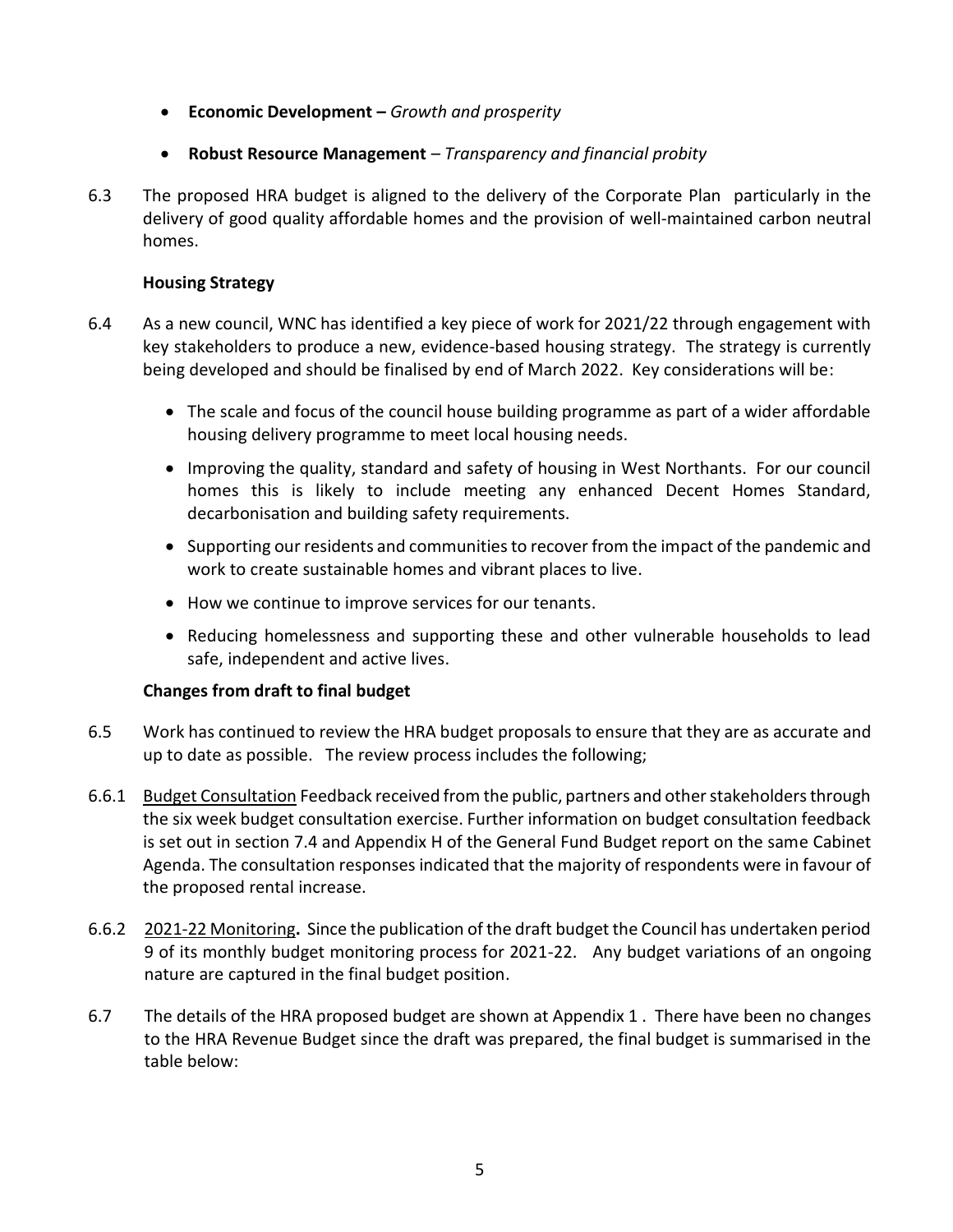| <b>Description</b>                   | <b>Final</b><br><b>Budget</b><br>2022/23 |
|--------------------------------------|------------------------------------------|
| <b>INCOME</b>                        | £'000                                    |
| Rents - Dwellings Only               | (53,050)                                 |
| Rents - Non Dwellings Only           | (951)                                    |
| Service Charges                      | (2, 435)                                 |
| Other Income                         | (16)                                     |
| <b>Total Income</b>                  | (56, 452)                                |
| <b>EXPENDITURE</b>                   |                                          |
| Repairs and Maintenance              | 14,892                                   |
| <b>General Management</b>            | 9,390                                    |
| <b>Special Services</b>              | 5,277                                    |
| Rents, Rates, Taxes & Other Charges  | 302                                      |
| Increase in Bad Debt Provision       | 400                                      |
| <b>Total Expenditure</b>             | 30,262                                   |
| <b>Continuation Budget</b>           | (26, 190)                                |
| Net Recharges from the General Fund  | 2,650                                    |
| Interest & Financing Costs           | 8,802                                    |
| Revenue Contributions to Capital     | 1,238                                    |
| Depreciation                         | 13,500                                   |
| Contribution to / (from) Reserves    |                                          |
| <b>Remaining Deficit / (Surplus)</b> | 0                                        |

6.8 The above budget has been prepared in accordance with the latest legislation and guidance. The principal features of the budget are as follows :

#### **Rents and Rents Setting**

- 6.9 Rental income is the largest single budget within the HRA and is calculated in accordance with national rent policy. The Rent Standard was introduced on the 1st April 2020, and applies to all registered social landlords including local authorities and housing associations
- 6.10 The Rent Standard 2021 allows all registered providers to increase both social and affordable rent by the Consumer Price Index (CPI) plus 1%. The CPI is what is published by the Office of National Statistics in the September prior to the year of the increase. The CPI in September 2021 was 3.1% and therefore it is proposed to increase the rents by the maximum 4.1% with effect from 4th April 2022. This will increase the average rent from £93.66 to £97.50 per week
- 6.11 The increase in dwelling rents is essential to ensure the continuing investment in high-quality housing service for our tenants. Failure to increase the rents by the statutory amount will not only have a significant impact on income in the current year, but also in each year going forward. It is estimated that a 1% reduction in the rent increase would reduce the rental income by approximately £0.5 million in the current year. This potential loss of 1% would be compounded over the life of the 30 year HRA business plan resulting in approximately £15m reduction in revenues to reinvest into the stock over the business planning period.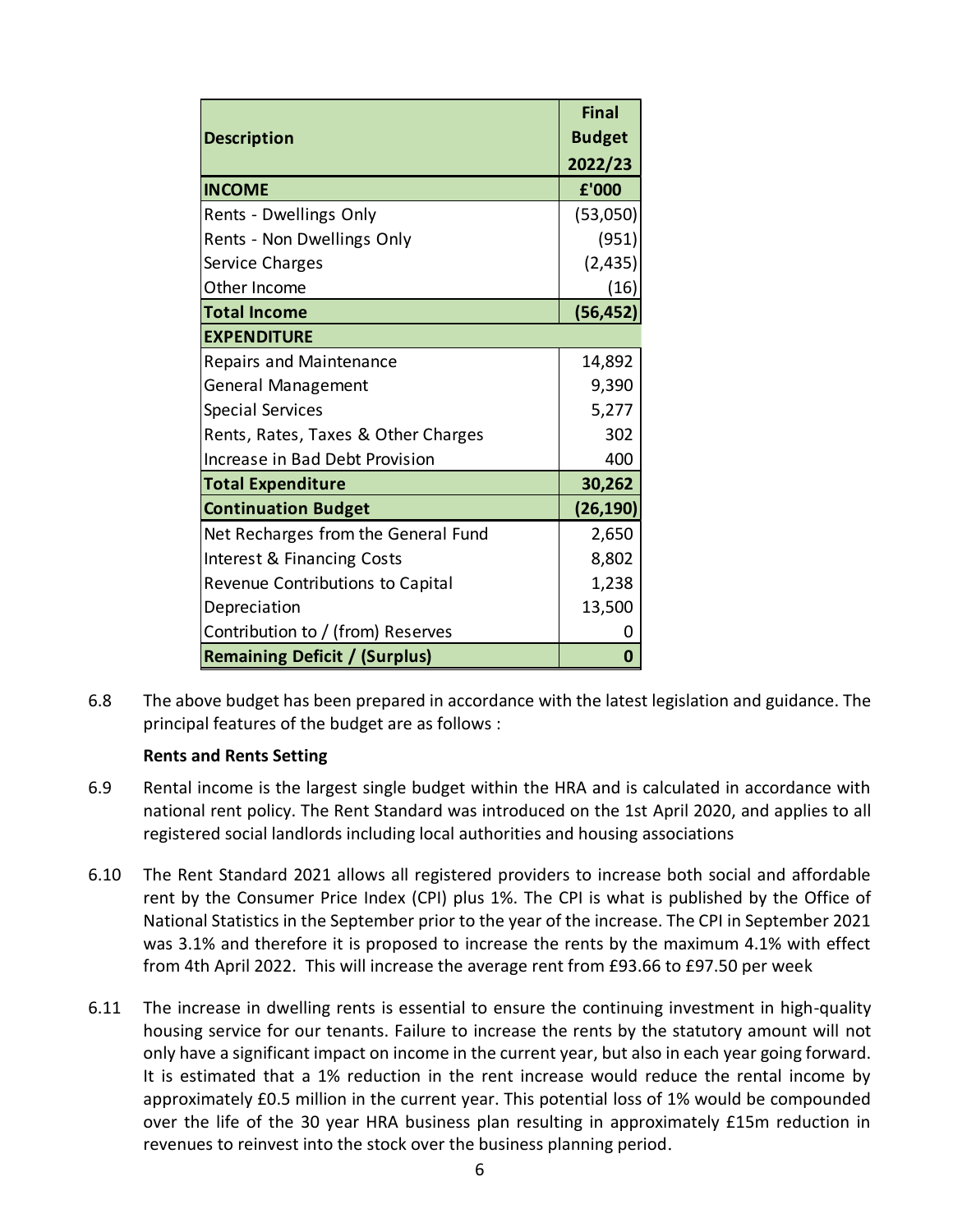#### **Service Charges**

6.12 The schedule of proposed Service Charges for 2022-23 is attached at Appendix 3. The level of Service Charges should be set to enable the full recovery of costs incurred. It is proposed that general Service Charges for 2022/23 are increased in line with CPI as at September 2021 (3.1%). The Service Charges have been reflected in the budgeted income figures.

#### **NPH Management Agreement / Services Being Provided .**

- 6.13 The HRA is the Council's statutory account for the provision of landlord services, This account pays NPH a contractual payment ("Total Fee") to provide those services. In addition, NPH receive a fee for the provision of Housing General Fund (HGF) services of £281k which is paid from the General Fund.
- 6.14 The NPH management fee for 2022-23 takes into account the current level of budgets, and the changes in available funding for services in scope. NPH have been working with the Council to ensure that a balanced budget can be delivered while trying to mitigate the impact on services. It should be noted that the Asset Management Plan continues to be reviewed. Further Government announcements on Housing are likely to be released in 2022-23 which will be interpreted and modelled through the HRA 30 year Business Plan model.
- 6.15 There have been no changes to the revenue proposed in the draft budget although there has been a change made to the Capital Programme.
- 6.16 There has been a reworking of the Asset Management Plan to smooth out the major repairs and improvement programme that incorporates the decarbonisation works extending it over two years to reflect the delays in deliverability on the back of the council awaiting an external funding bid decision. In addition to this the budget on acquisitions and buybacks has been spread over the next three years reflecting the pause in the programme which is currently being reviewed alongside the refresh of the Housing Strategy.
- 6.17 A summary of the 2022-23 NPH total Fee proposed is shown below.

|                                                       | <b>Draft</b> | <b>Final</b> |
|-------------------------------------------------------|--------------|--------------|
| <b>NPH Management Fee</b>                             | 2022/23      | 2022/23      |
|                                                       | £'000s       | £'000s       |
| Management - HRA                                      | 15,276       | 15,276       |
| Management - General Fund Housing                     | 281          | 281          |
| Maintenance - Responsive & Cyclical (Managed Budget)  | 13,312       | 13,312       |
| Capital - Improvements to Homes (Managed Budget)      | 66,826       | 66,187       |
| Capital - Improvement to Environment (Managed Budget) | 2,625        | 2,788        |
| Capital - Managed Budget ICT                          | 496          | 496          |
| <b>Total Fee</b>                                      | 98,816       | 98,340       |

6.18 The detailed NPH Fee schedule 5 is attached at Appendix 4. Any requirement for a virement to these budgets, or of the Housing General Fund element will be carried out within the rules of the Management Agreement and/or need Council approval through the Executive Director –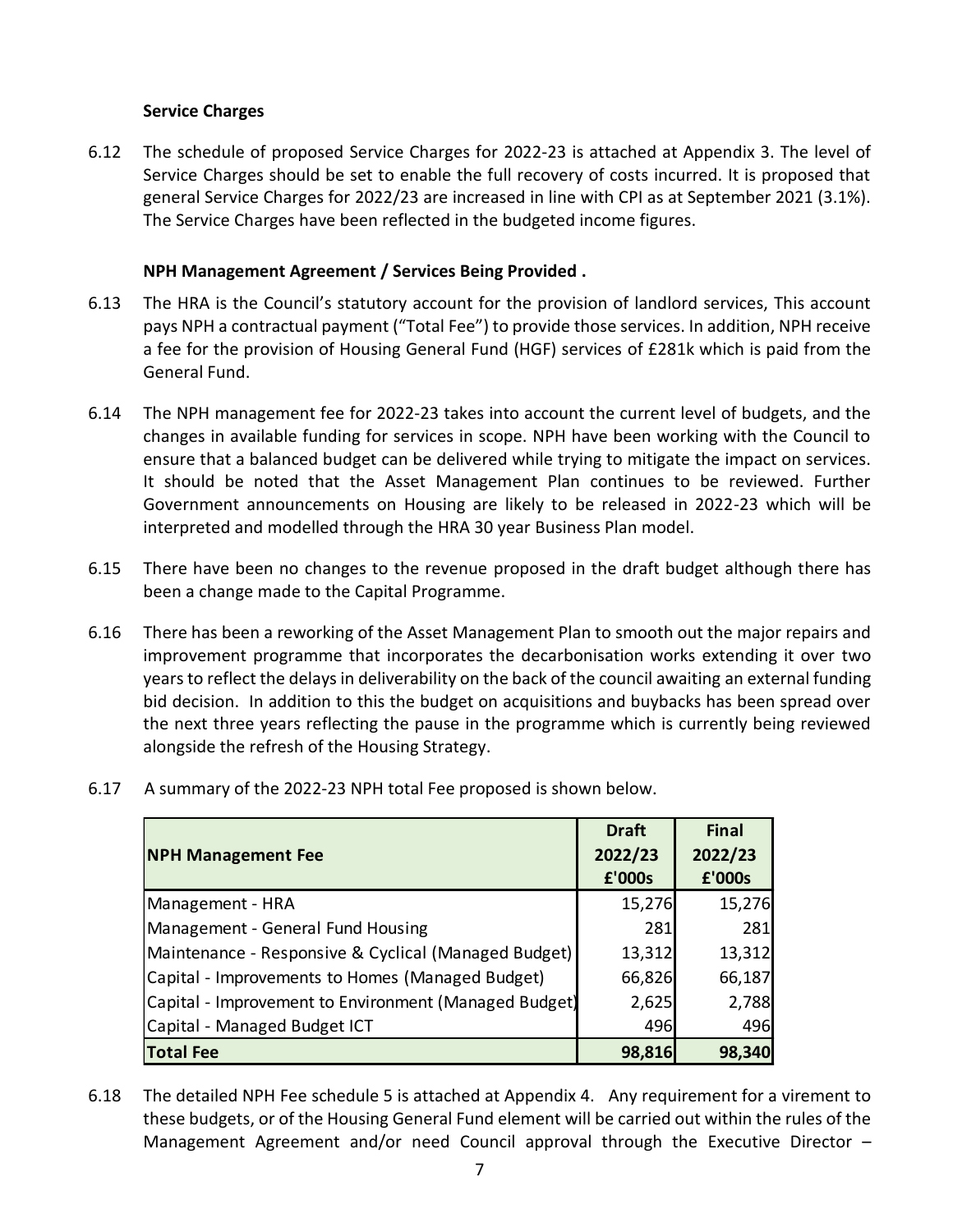Finance. This enables the Council to have assurance that the budgets are spent in line with the budget the Council approves.

#### **HRA Reserves**

- 6.19 The HRA has previously prudently set aside funds into specific HRA Reserves to finance future HRA expenditure including capital financing , service improvements, risks of leaseholder claims, and an Insurance Reserve.
- 6.20 The use of the capital reserve is incorporated into the Capital Programme financing considerations included later in this report. The table below shows the current forecast of these reserves to the end of the financial year.
- 6.21 The 2021-22 current budget assumes a contribution to reserves of £639k which will be carried forward to cover future budget pressures. Latest forecasts are indicating that there will be a much smaller contribution to reserves of £120k. The starting reserves position for 2022-23 is therefore forecast to be lower by £519k to what was reported through the draft budget.
- 6.22 The table below shows the estimated balance of reserves at the start of 2022-23, together with any forecast movement during the year. Due to the continuing budget pressures it is not anticipated that there will be any increase in the reserves carried forward. Similarly, at this stage it is not envisaged that any of the reserves will be used to finance any shortfalls.

| £'000<br>(150)<br>(120)                                                                                                                                                                                                         | £'000<br>0 | £'000    | £'000   |  |
|---------------------------------------------------------------------------------------------------------------------------------------------------------------------------------------------------------------------------------|------------|----------|---------|--|
|                                                                                                                                                                                                                                 |            |          |         |  |
|                                                                                                                                                                                                                                 |            | 0        | (150)   |  |
|                                                                                                                                                                                                                                 | O          | 0        | (120)   |  |
| (500)                                                                                                                                                                                                                           | 0          | 0        | (500)   |  |
|                                                                                                                                                                                                                                 |            |          |         |  |
|                                                                                                                                                                                                                                 |            |          | (950)   |  |
| (50)                                                                                                                                                                                                                            | 0          | 0        | (50)    |  |
| (300)                                                                                                                                                                                                                           | 0          | 0        | (300)   |  |
| (2,070)                                                                                                                                                                                                                         | $\bf{0}$   | 0        | (2,070) |  |
| (5,000)                                                                                                                                                                                                                         | 0          | 0        | (5,000) |  |
| (7,070)                                                                                                                                                                                                                         | 0          | $\bf{0}$ | (7,070) |  |
| These reserves can be drawn down, at the discretion of the Executive Director -<br>finance the future strategic requirements of the service. The reserves will be subje<br>depending on the final outturn position for 2021-22. |            |          |         |  |
|                                                                                                                                                                                                                                 | (950)      | 0        | 0       |  |

6.23 These reserves can be drawn down, at the discretion of the Executive Director – Finance, , to finance the future strategic requirements of the service. The reserves will be subject to change depending on the final outturn position for 2021-22.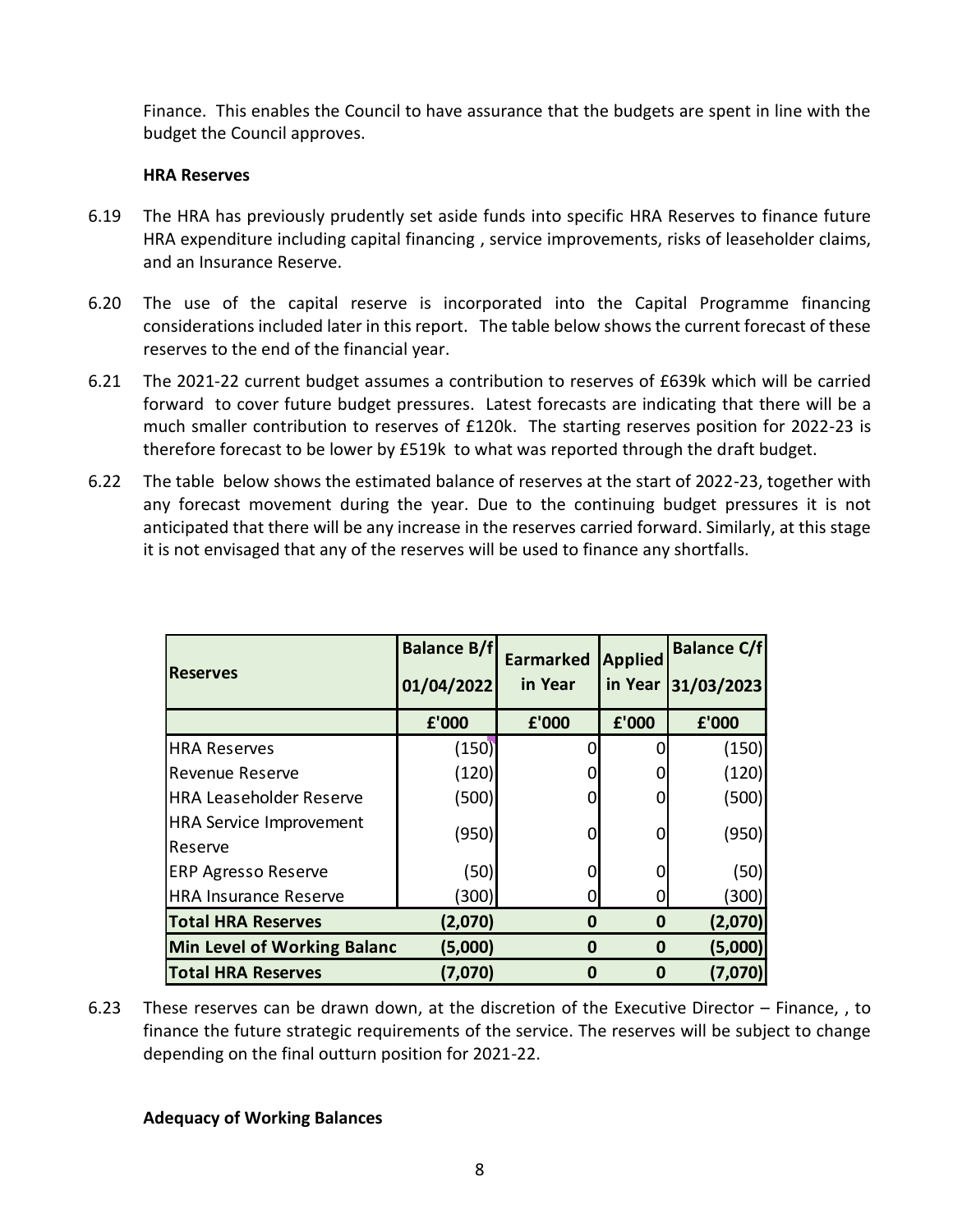- 6.24 A prudent level of working balance, along with appropriate application of reserves, should be part of the overall budget. The Executive Director of Finance reviews the level of balances required to support the Housing Revenue Account spend annually as part of his risk assessment of the budget.
- 6.25 The Executive Director of Finance has assessed that the minimum level of balances, taking all known risks into account should be held at the current level of £5m for 2022-23. This minimum level is designed to cope with unpredictable circumstances, which cannot be addressed by management or policy action within the year.
- 6.26 The Executive Director Finance has carried out a 'Section 25' analysis which provides a view on the robustness of the estimates and levels of balances held in the general fund and the HRA. The full review is contained within the final budget report elsewhere on this agenda but concludes with a positive opinion on the HRA budget and reserves.

#### **Capital Strategy and HRA Capital Programme 2022-23**

- 6.27 The Capital Strategy demonstrates how the Council will make expenditure and investment decisions in line with the Corporate Plan, which sets out the Council's priorities. It sets out the key objectives and broad principles to be applied by the Council when considering capital investment and its funding, and provides the context for how the Medium Term Capital Programme seeks to support the realisation of the Council's vision and corporate priorities.
- 6.28 The Strategy also provides details of the Council's planned future capital programme and capital funding expectations. The emphasis will be on ensuring a robust mechanism to deliver our priorities within the finances available.
- 6.29 A summary of the HRA capital programme for 2022-23 is set out in Appendix 2.
- 6.30 The Capital Strategy is being developed with reference to the requirements of the updated Prudential Code and Treasury Code of Practice and is contained as part of the general fund final budget proposals.

#### **HRA Capital Programme**

- 6.31 Capital expenditure is essential for the Housing Revenue Account in order to maintain and improve the Council's housing stock as well as deliver new council housing. The HRA is an asset driven service and as such the capital programme plays a key part in the delivery of the HRA service.
- 6.32 Alongside the implementation of NPH, the Council decided to adopt the "Northampton Standard" for the maintenance and improvement of Council housing stock. This higher standard has associated increased costs which are built into the capital programme.
- 6.33 The HRA Capital Programme has been developed within the context of the 30-year Business Plan and the existing Asset Management Plan which is being reviewed and updated with the latest information. There will be further input from the HRA Business Plan review which is currently being undertaken which may lead to changes to the MTFP being brought back Cabinet in 2022- 23 as the New Build programme is developed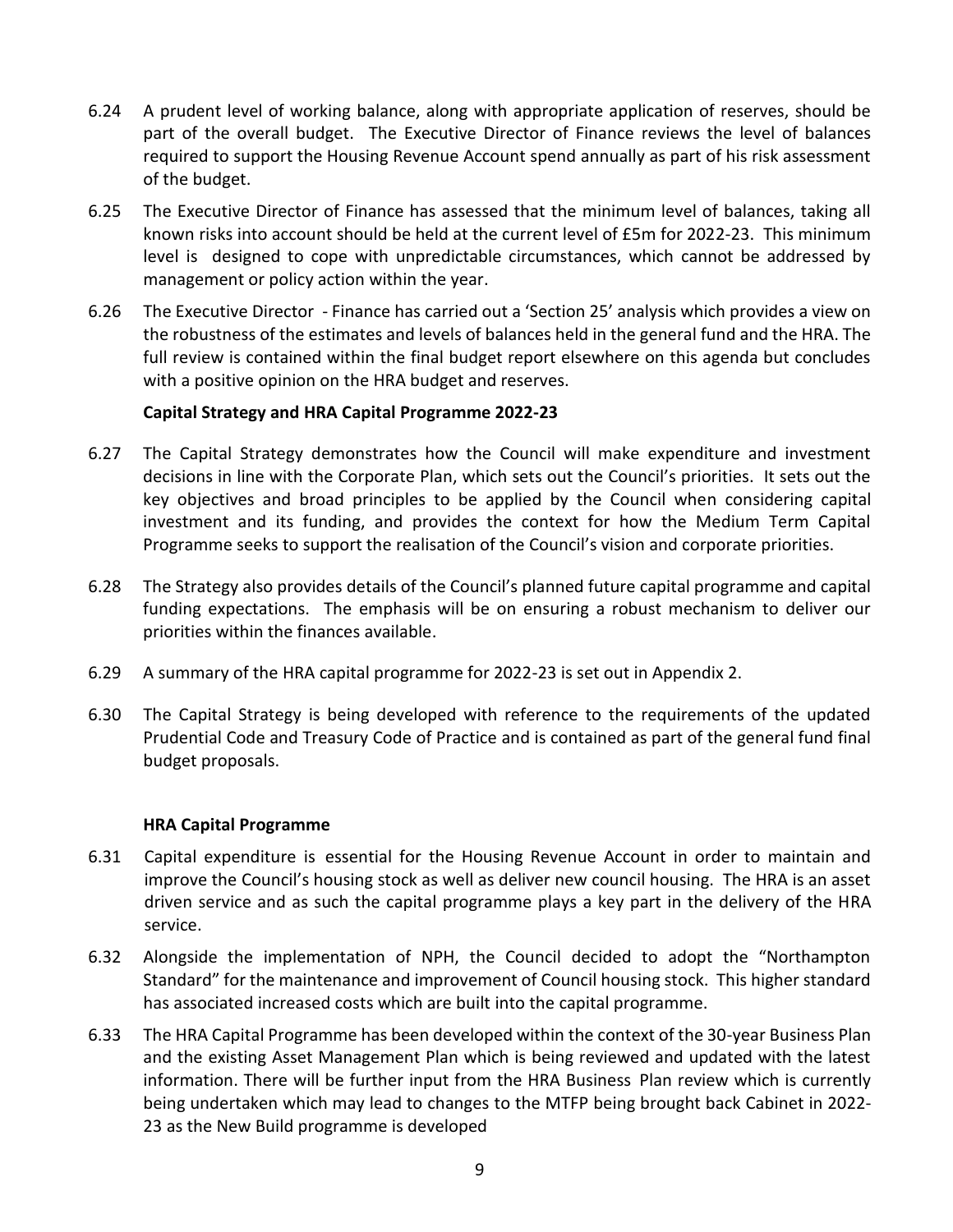- 6.34 Included in the capital programme for 2022-23 is a significant investment in the New Build programme (£42.2m). The indicative budgeted MTP investment in new build is forecast to deliver a steady stream of new council dwellings of approximately 200 per year. This ability to investment reflects the removal of the HRA Debt Cap from October 2018 and the ability to prudentially borrow within the HRA.
- 6.35 The medium-term plan currently shows a similarly high level of investment in new build over the next 5 years, this is continuously monitored and reviewed along with the Council's HRA prudential borrowing and affordability. NPH will continue to work closely with the Council to deliver the new build programme for new social and affordable homes over the coming years. This will help the Council to address the severe shortage of affordable housing in Northampton and reduce the rate at which the Council's housing stock is reducing through Right To Buy.
	- **Right To Buy Sales by Financial Year** 160 138 140 125 125 122 120 100 100 87 88 83 No. of RTB sales 80 63 56 60 40 20  $\mathbf 0$ A 2014-15 **2015-16** 2017-18 2016-17 **POZEZ** 2013-14 2019-20 2012-13 2020-21-2021-22 **Financial Year**
- 6.36 Right to Buy (RTB) sales continue to be relatively high due to the increase in discount levels introduced from April 2012. The level of stock loss through RTB sales is set out in the graph below:

- 6.37 It can be seen from the graph that whilst there was a drop in sales in 2020-21 due to the Covid 19 restrictions the forecast sales in 2021-22 are expected to be back to pre-pandemic levels with 83 sales in the year already completed up to the end of November.
- 6.38 Assumptions based on these recent trends are included within the indicative HRA capital programme financing shown at Appendix 2. There are two additional considerations arising from RTB sales.
	- a) Additional pressure is placed on the revenue budgets through reduced rental income; assumptions around this have been built into the HRA final budgets; and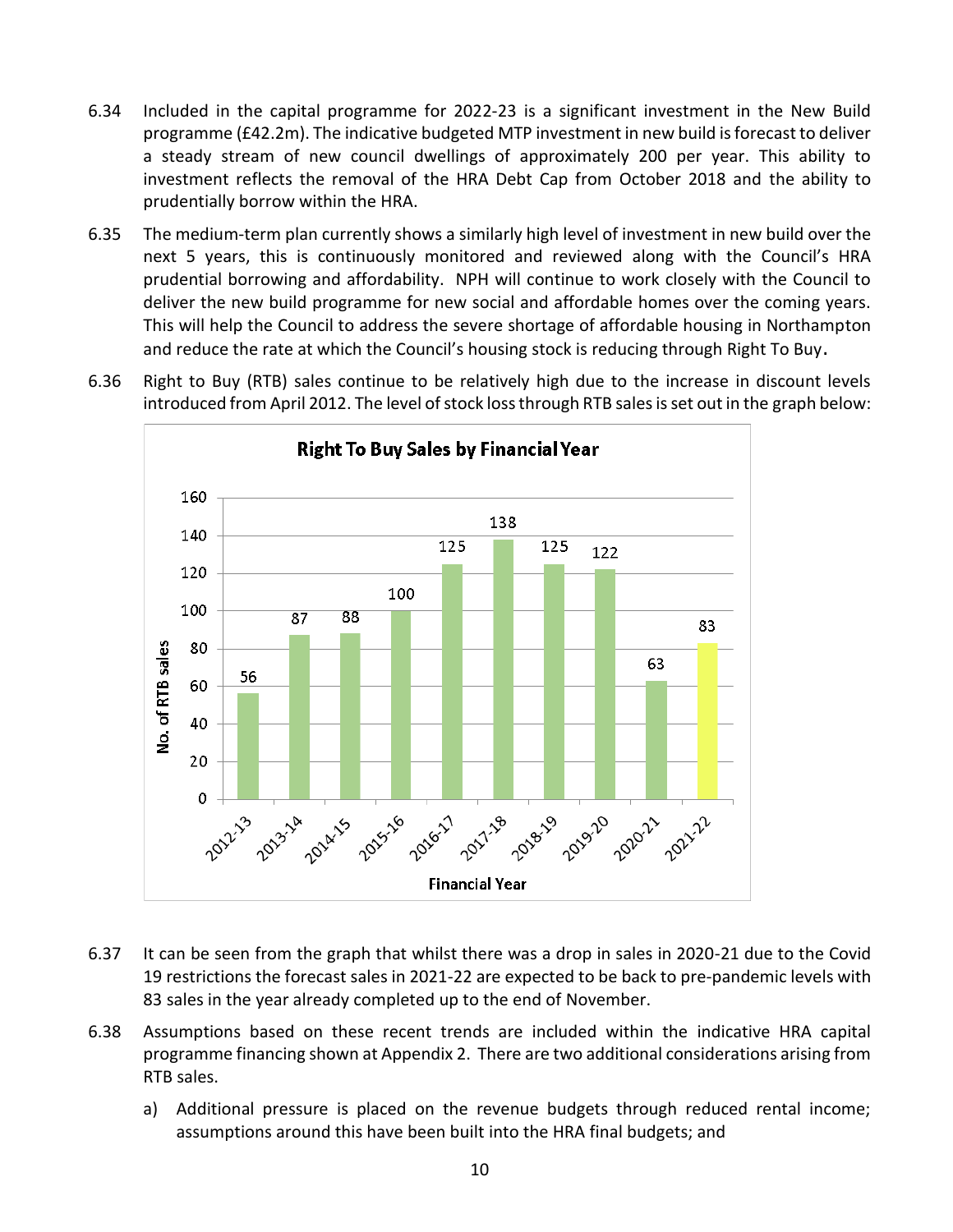- b) The additional capital receipts, (retained one for one RTB receipt element), must be used towards the provision of new social housing and can only be used to finance up to 40% of this cost. If the Council does not spend the capital receipts within a 5-year rolling timeframe, the receipts, plus an amount for interest, are payable to Government.
- 6.39 It should be noted that an overarching Housing Strategy is in the process of being formulated. Once the overall approach to Housing is determined within the context of the Housing Strategy there is likely to be a need to fundamentally reconsider the Housing Capital Programme and the financing of that programme going forward.

#### **Changes between Draft and Final capital Programme 2022-23**

6.40 The table overleaf shows the changes between draft budget and final budget for the capital programme: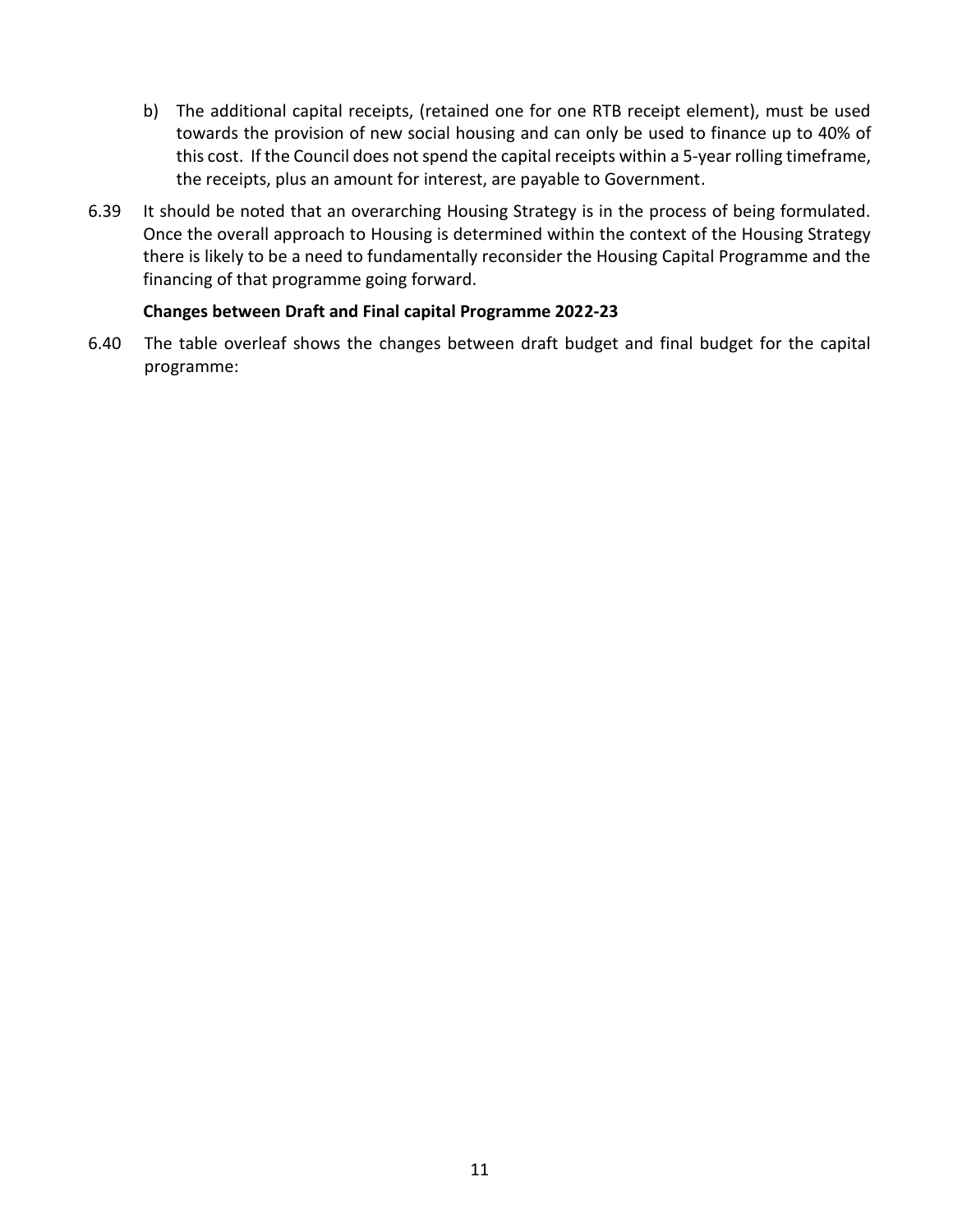|                                        | <b>Draft</b><br>2022-23 | <b>Proposed</b><br>2022-23 |
|----------------------------------------|-------------------------|----------------------------|
|                                        | £000                    | £000                       |
| <b>External Improvements</b>           | 17,232                  | 20,430                     |
| <b>Internal Works</b>                  | 2,564                   | 2,250                      |
| <b>Environmental Improvements</b>      | 2,625                   | 2,788                      |
| <b>Disabled Adaptations</b>            | 1,500                   | 1,500                      |
| <b>Structural Works and Compliance</b> | 450                     | 450                        |
| <b>IT Development</b>                  | 496                     | 496                        |
| New Build Programme/Major Projects     | 45,080                  | 41,557                     |
| <b>Buybacks and Spot Purchases</b>     | 500                     | 2,500                      |
| <b>Total</b>                           | 70,447                  | 71,971                     |
|                                        |                         |                            |
| <b>FINANCING:</b>                      |                         |                            |
| Major Repairs Reserve/Depreciation     | 13,500                  | 13,500                     |
| Capital Receipts - RTB (excl 1-4-1)    | 3,192                   | 3,192                      |
| Capital Receipts - RTB 1-4-1 Receipts  | 3,100                   | 3,100                      |
| Capital Receipts - Grant Funding       | 11,408                  | 11,408                     |
| Revenue/Earmarked Reserve              | 1,238                   | 1,238                      |
| Borrowing / CFR                        | 38,009                  | 39,533                     |

6.41 The capital programme has increased between draft and final to mainly to reflect a change in the funding arrangements of a new build project that was previously to be funded via a lease arrangement but is now to be funded upfront through a mixture of borrowing and one for one receipts. The other material change is due to the re-phasing of street acquisition programme.

**Total Financing 70,447 71,971**

#### **7. Implications (including financial implications)**

#### **Resources and Financial**

7.1 The resource and financial implications of the Council's draft plans are set out in the body of, and appendices to this report.

#### **Legal**

- 7.2 The setting of the budget is carried out in accordance with the Budget and Policy Framework Procedure Rules set out in the Constitution.
- 7.3 The provisions of the Local Government Finance Act 1992 set out what the Council has to base its budget calculations upon, and require the Council to set a balanced budget with regard to the advice of its Chief Finance Officer (Section 151 Officer).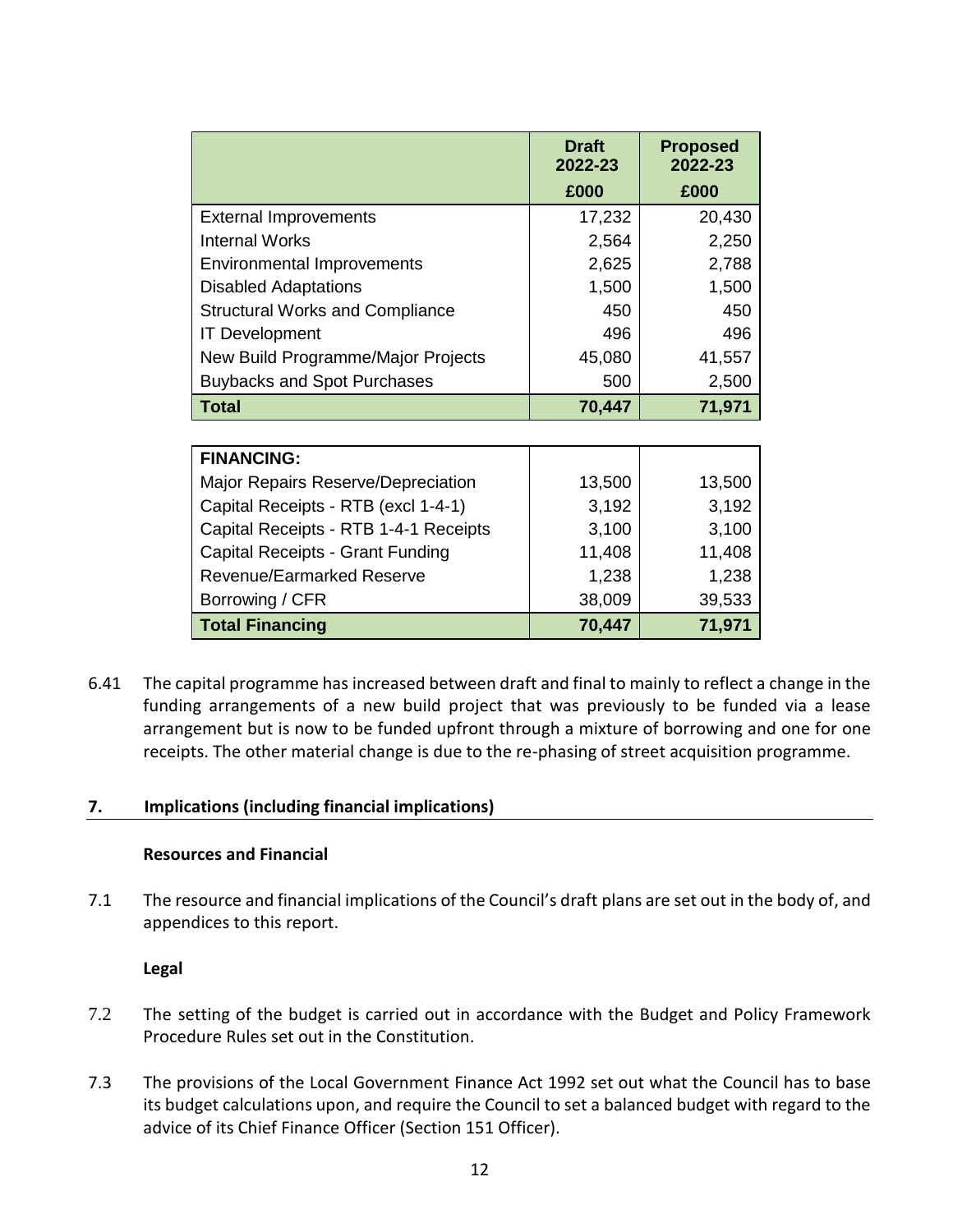7.4 The robustness of the proposed estimates and the adequacy of the proposed reserves must be addressed in the formal report to be made in February 2022 to both the Cabinet and the Full Council by the Chief Finance Officer (Section 151 Officer). This report is required under Section 25 of the Local Government Act 2003. This report is contained within the general fund final budget proposals considered elsewhere on the agenda but does cover the HRA budget and reserves.

**Risk** 

- 7.5 Whilst the progress made in compiling the statutory accounts for predecessor authorities provides some reassurance regarding the levels of inherited reserves, provisions and liabilities, these accounts are still subject to audit and as such there remains a risk that there may be some changes. The level of balances and reserves is considered sufficient to manage these risks.
- 7.6 Significant risks remain in the HRA budgets such as cost of materials and supply chain issues impacting on delivery of programmes of work, particularly in light of the ongoing impact of Covid-19 and Brexit. The pandemic also has potential ongoing impacts on tenants of the Council. The draft budgets have been constructed having due regard to these risks.
- 7.7 The detailed HRA budgets are subject to continual review and refinement and budgets will continue to be reviewed and refined as part of the on-going budget monitoring process.

#### **Consultation Feedback**

7.8 The general fund and HRA budget was subject to a public consultation which closed at midnight on 1 February 2022. The analysis relating to this exercise is included as Appendix H to the GF budget report but covered both the General Fund and the HRA. There was a majority of respondents in agreement with the rental increase of 4.1% and the general service charge increases of 3.1%. The majority of respondents were not in favour of the service charge increases.

#### **Community Impact/Equalities**

7.9 An overall Equality Impact Assessment has been completed for the HRA budget proposals for 2022-23. The potential impact of the proposals on those groups has been assessed and, taking into account mitigating action that is planned or that is in place the proposals are considered to have no or low negative impact and in some cases a positive impact on service users.

#### 8 **Background Papers**

- 8.1 The following documents disclose important facts on which the report is based and have been relied upon in preparing the report
	- Spending Review Announcement 27<sup>th</sup> October 2021 Autumn Budget and Spending Review 2021 - GOV.UK (www.gov.uk)